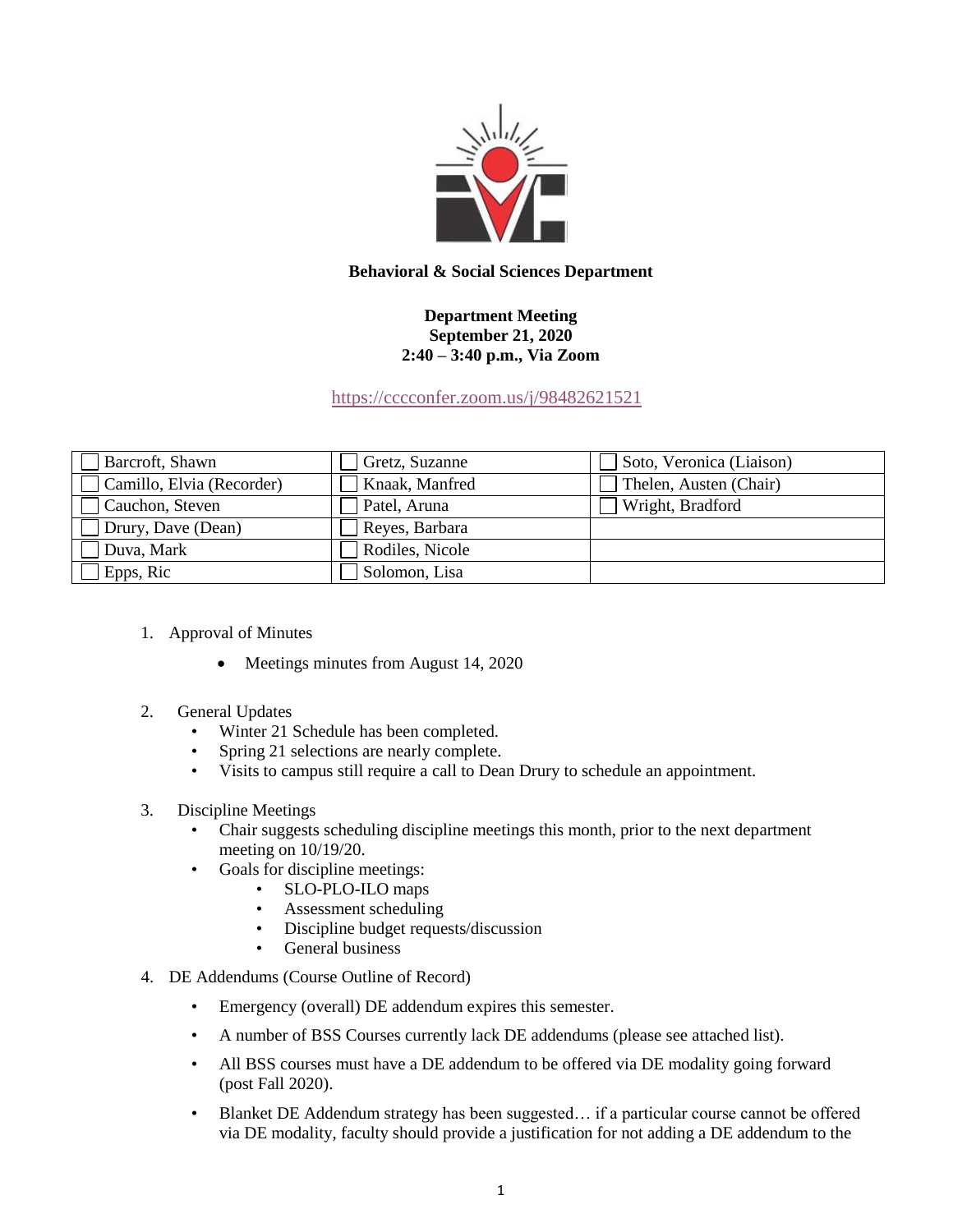COR.

- 5. DE Certification (post Covid-19)
	- @One Training, or IVC "In-House" training is needed to teach asynchronous DE courses (Traditional DE/Hybrid) under normal circumstances.
	- @ One is a 12-week course, the next course starts on 9/28, the cost is \$255. (Please reference email from Xochitl Tirado)
	- DE committee anticipates offering the IVC In-House certification course before Fall 21. However, dates/scheduling have not been finalized.
	- As of today, synchronous online sections (Zoom) **will not** require faculty to have official certification. (Please note that this policy may still be amended.)
		- Discussions are taking place regarding the use of synchronous online (Zoom) sections going forward.
	- Possible Resolution Language (discussion):
		- Whereas a significant number of individuals with in the IVC community may be considered as "high risk" in regard to Covid-19, synchronous online (Zoom) course sections should remain a scheduling option indefinitely in order to practice social distancing, while minimizing disruptions to the academic progress of IVC's students.
		- Whereas the workflow and instructional delivery methods involved in a synchronous online (Zoom) course closely mimic the style and pedagogy of a traditional face to face classroom, synchronous online (Zoom) courses and face to face courses should be treated equally from a scheduling/course load perspective.
		- Whereas FTE apportionment for synchronous online classes versus traditional online classes may present financial issues for the college, course enrollment caps for synchronous online (Zoom) courses may be higher than the course caps of traditional face to face and/or asynchronous online sections of a particular IVC course.

## 6. Book Orders

- Winter 21 book orders are due to Elvia by 10/2/20. Please include the title and the 13-digit ISBN with your order.
- Spring 21 book orders are coming up, you will be notified when the due date is finalized.
- 7. Faculty Observations (Evaluations)
	- Faculty members with evaluations due this semester should have been notified by Dr. Tafoya (via email)
	- Expectations, Process, and Pre-Evaluation Meetings
	- Regular/Tenured Faculty: To take place between September 21 and November 6, 2020
	- Tenure-Track Faculty: To take place between September 21 and November 6, 2020
	- Part-Time Faculty: To take place within 25 days of the pre-evaluation conference, if requested
		- Volunteers to evaluate part-timers (must be tenured faculty)
- 8. Construction on Campus
	- No official word from admin, but renovations appear possible soon
	- Removing valuables/property from faculty offices
- 9. Academic Senate News/Updates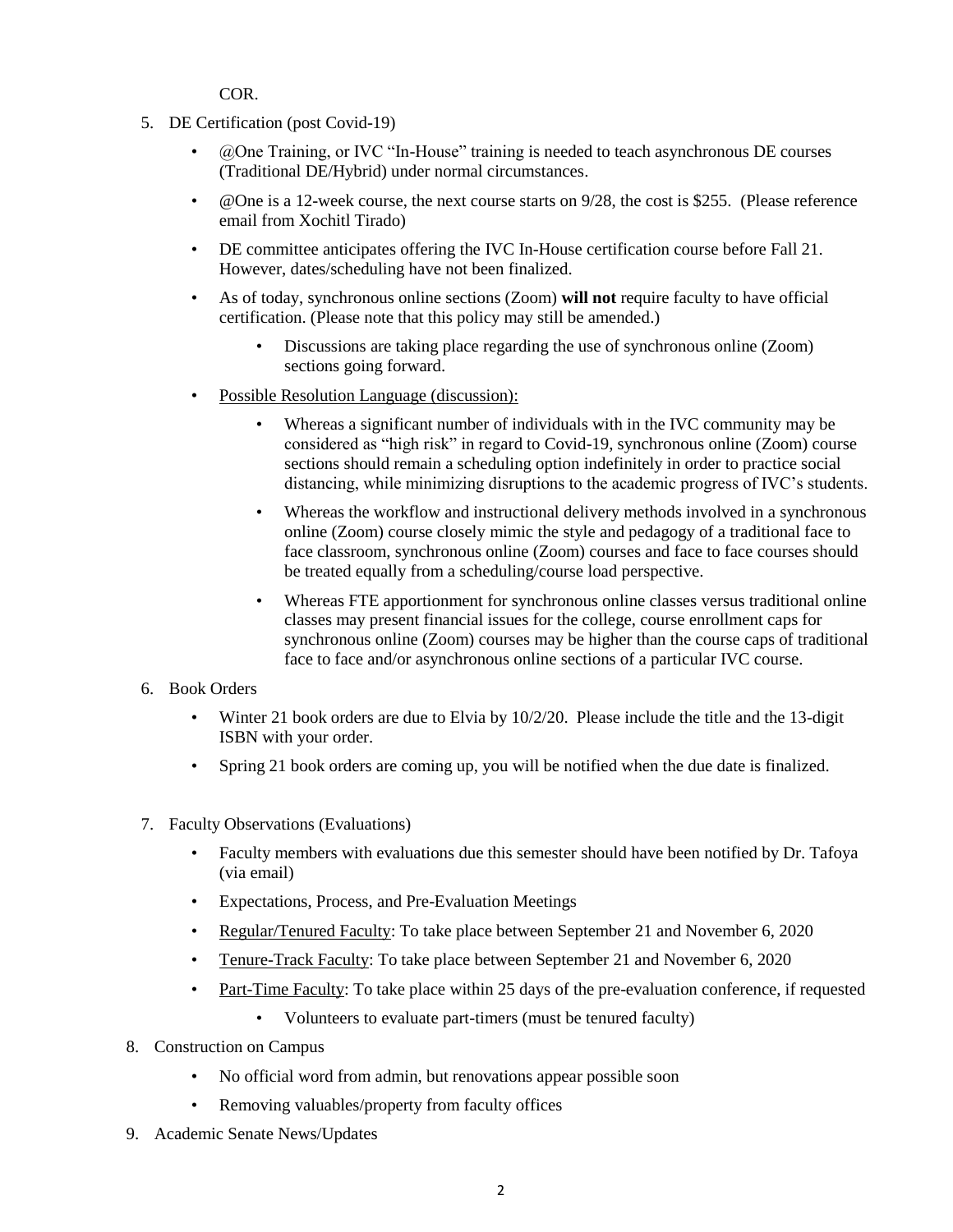- Senate representation and process
- 2020-21 agenda in brief

## **For the Good of the Order**

The Following Courses do not currently have a DE addendum in the COR:

| <b>COURSE</b>      | <b>COURSE TITLE</b>                                                               | <b>CAP</b> |
|--------------------|-----------------------------------------------------------------------------------|------------|
| ADS 101            | Introduction to Addiction Studies: Intervention,<br><b>Treatment and Recovery</b> | 35         |
| ADS 110            | Physiological Effects of Alcohol and Drugs                                        | 35         |
| ADS 176            | Sex and Gambling Addiction                                                        | 35         |
| ADS 177            | Anger Management                                                                  | 35         |
| ADS 178            | Life Skills                                                                       | 35         |
| ADS 200            | <b>Family Dynamics of Addiction</b>                                               | 35         |
| ADS 220            | Practicum                                                                         | 35         |
| ADS 221            | Practicum                                                                         | 35         |
| ADS 230            | Alcohol and Drug Prevention and Education                                         | 35         |
| ADS 235            | Case Management and Documentation                                                 | 35         |
| ADS 240            | Ethics and Legal Standards in Addiction<br>Counseling                             | 35         |
| ADS 251            | <b>Dual Diagnosis</b>                                                             | 35         |
| AIS 106            | Indians of North America                                                          | 40         |
| AIS 108            | Indians of the Southwest                                                          | 40         |
| <b>ANTH</b><br>100 | Physical Anthropology                                                             | 40         |
| <b>ANTH</b><br>102 | <b>Cultural Anthropology</b>                                                      | 40         |
| <b>ANTH</b><br>106 | Indians of North America                                                          | 40         |
| <b>ANTH</b><br>108 | Indians of the Southwest                                                          | 40         |
| <b>ANTH</b><br>120 | Introduction to Archaeology                                                       | 40         |
| сніс               | Introduction to Chicana/o Studies (Formerly                                       | 30         |
| 100                | HUM/SPAN 262)                                                                     |            |
| <b>CHIC</b><br>110 | Chicana/o Heritage                                                                | 35         |
| <b>CHIC</b>        | La Chicana                                                                        | 35         |
| 180                |                                                                                   |            |
| <b>GEOG</b>        | Introduction to Geographic Information Systems                                    | 30         |
| 155                | and Techniques with Lab                                                           |            |
| HIST<br>101        | Modern World History                                                              | 40         |